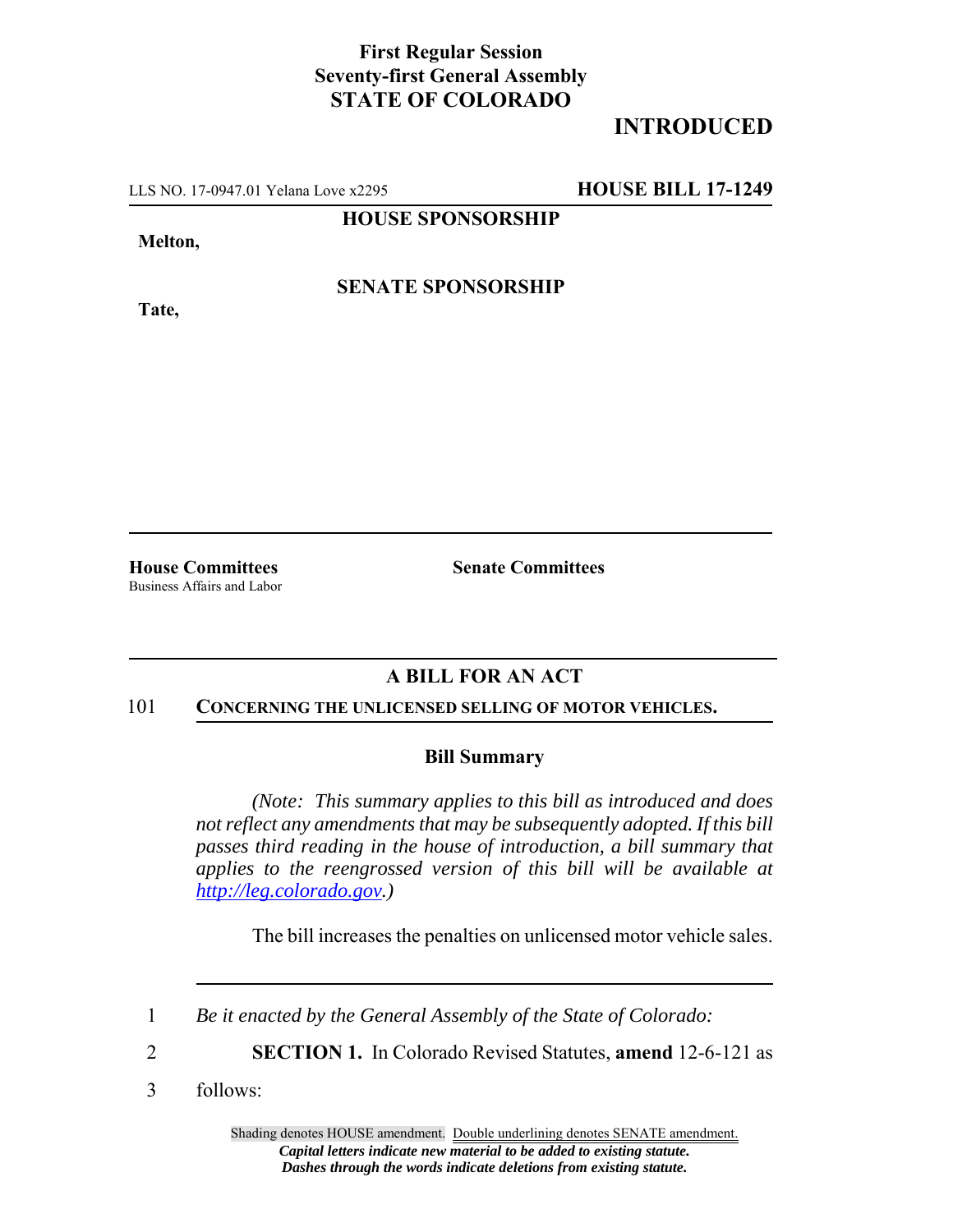**12-6-121. Penalty.** (1) EXCEPT AS PROVIDED IN SUBSECTION (2) 2 OF THIS SECTION, any person who willfully violates any of the provisions of this part 1 or who willfully commits any offense in this part 1 declared to be unlawful commits a class 1 misdemeanor and shall be punished as 5 provided in section 18-1.3-501. C.R.S.; except that

6 (2) (a) Any person who WILLFULLY violates the provisions of section 12-6-120 (2) BY ACTING AS A MANUFACTURER, DISTRIBUTOR, OR MANUFACTURER REPRESENTATIVE WITHOUT PROPER AUTHORIZATION commits a class 3 misdemeanor and, upon conviction thereof, shall be punished by a fine of not less than one hundred dollars or more than one thousand dollars for each separate offense; except that, if the violator is a corporation, the fine shall be not less than five hundred dollars or more than two thousand five hundred dollars for each separate offense. A second conviction shall be punished by a fine of two thousand five hundred dollars.

 (b) ANY PERSON WHO WILLFULLY VIOLATES SECTION 12-6-120 (2) BY ACTING AS A MOTOR VEHICLE DEALER, WHOLESALER, USED MOTOR VEHICLE DEALER, BUYER AGENT, WHOLESALE MOTOR VEHICLE AUCTION DEALER, OR MOTOR VEHICLE SALESPERSON WITHOUT PROPER AUTHORIZATION COMMITS A CLASS 3 MISDEMEANOR AND, UPON 21 CONVICTION THEREOF, SHALL BE PUNISHED BY A FINE OF NOT LESS THAN ONE THOUSAND DOLLARS AND A PENALTY OF TWENTY-FIVE HOURS OF USEFUL PUBLIC SERVICE, NEITHER OF WHICH THE COURT MAY SUSPEND, FOR EACH SEPARATE OFFENSE; EXCEPT THAT, IF THE VIOLATOR IS A CORPORATION, THE CORPORATION SHALL BE PUNISHED BY A FINE OF NOT LESS THAN FIVE THOUSAND DOLLARS NOR MORE THAN TWENTY-FIVE THOUSAND DOLLARS FOR EACH SEPARATE OFFENSE. A SECOND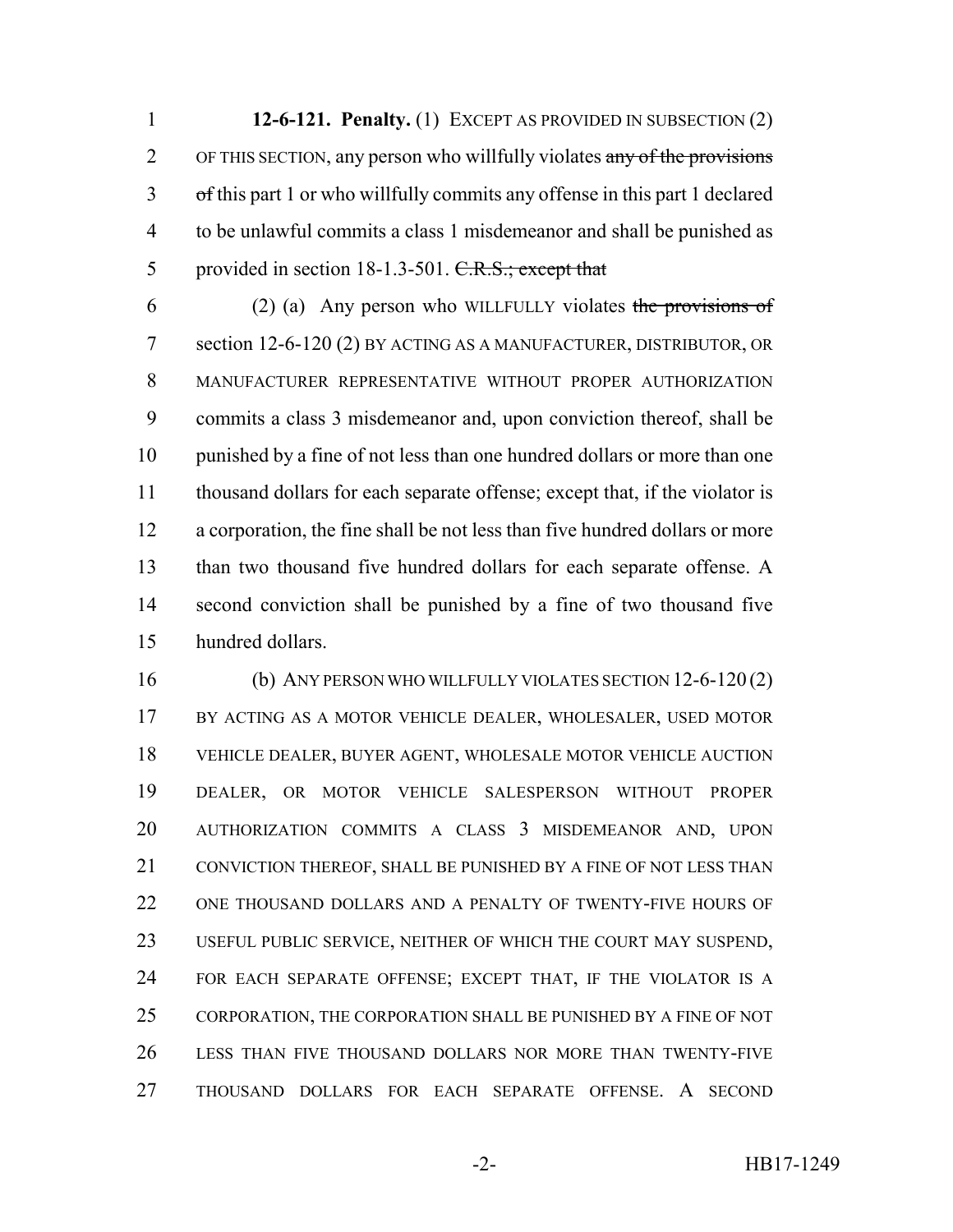CONVICTION FOR AN INDIVIDUAL SHALL BE PUNISHED BY A FINE OF NOT LESS THAN FIVE THOUSAND DOLLARS NOR MORE THAN TWENTY-FIVE THOUSAND DOLLARS FOR EACH SEPARATE OFFENSE, WHICH THE COURT MAY NOT SUSPEND.

 **SECTION 2.** In Colorado Revised Statutes, **amend** 12-6-121.5 as follows:

 **12-6-121.5. Fines - disposition - unlicensed sales.** Any OF ANY fine collected for a violation of section 12-6-120 (2), HALF shall be 9 awarded to the law enforcement agency which THAT investigated and 10 issued the citation for said THE violation AND HALF SHALL BE CREDITED 11 TO THE AUTO DEALERS LICENSE FUND CREATED IN SECTION 12-6-123.

 **SECTION 3.** In Colorado Revised Statutes, 12-6-123, **amend** (1) introductory portion; and **add** (1)(d) as follows:

 **12-6-123. Disposition of fees - auto dealers license fund - creation.** (1) All moneys MONEY received under this part 1, except fines awarded pursuant to section 12-6-121.5, shall be deposited with the state 17 treasurer by the department of revenue, subject to the provisions of 18 section 24-35-101, C.R.S., together with a detailed statement of such receipts, and such funds deposited with the state treasurer shall constitute a fund to be known as the auto dealers license fund, which fund is hereby created and which shall be used under the direction of the board in the following manner:

(d) TO ENFORCE SECTION 12-6-120 (2).

 **SECTION 4. Act subject to petition - effective date - applicability.** (1) This act takes effect at 12:01 a.m. on the day following the expiration of the ninety-day period after final adjournment of the general assembly (August 9, 2017, if adjournment sine die is on May 10,